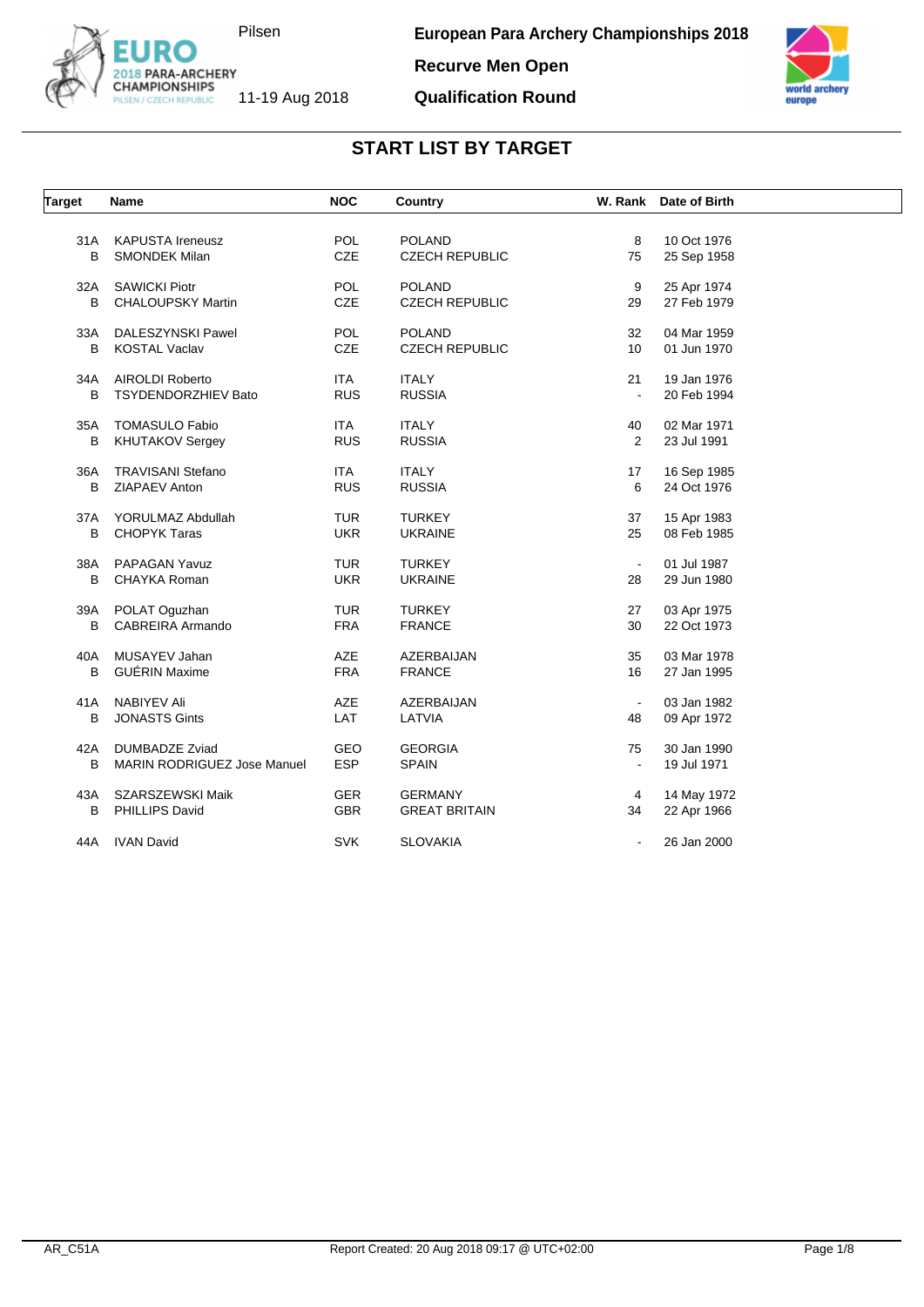

euron

**Recurve Women Open**

**Qualification Round**

| <b>START LIST BY TARGET</b> |
|-----------------------------|
|-----------------------------|

| Target | Name                       | <b>NOC</b> | Country               |                | W. Rank Date of Birth |  |
|--------|----------------------------|------------|-----------------------|----------------|-----------------------|--|
|        |                            |            |                       |                |                       |  |
| 34A    | <b>MIJNO Elisabetta</b>    | <b>ITA</b> | <b>ITALY</b>          | 7              | 10 Jan 1986           |  |
| B      | <b>SENGUL Yagmur</b>       | <b>TUR</b> | <b>TURKEY</b>         |                | 18 Jan 1994           |  |
| 35A    | <b>FLORENO Veronica</b>    | <b>ITA</b> | <b>ITALY</b>          | 14             | 29 May 1981           |  |
| В      | <b>OZBEY TORUN Zehra</b>   | TUR        | <b>TURKEY</b>         | 9              | 07 Sep 1982           |  |
| 36A    | ROSADA Annalisa            | <b>ITA</b> | <b>ITALY</b>          | 25             | 27 Jun 1975           |  |
| B      | <b>EROGLU Merve Nur</b>    | <b>TUR</b> | <b>TURKEY</b>         | 8              | 25 Mar 1993           |  |
| 37A    | SIDORENKO Margarita        | <b>RUS</b> | <b>RUSSIA</b>         | 4              | 17 Jan 1988           |  |
| В      | <b>CHAISTY Hazel</b>       | <b>GBR</b> | <b>GREAT BRITAIN</b>  | 21             | 31 Aug 1972           |  |
| 38A    | <b>MONGUSH Karmella</b>    | <b>RUS</b> | <b>RUSSIA</b>         | $\blacksquare$ | 03 Feb 1987           |  |
| B      | NADARAJAH Tania            | <b>GBR</b> | <b>GREAT BRITAIN</b>  | 18             | 26 Aug 1980           |  |
| 39A    | <b>BARANTSEVA Svetlana</b> | <b>RUS</b> | <b>RUSSIA</b>         | 3              | 02 Jul 1977           |  |
| B      | POIMENIDOU Dorothea        | <b>GRE</b> | <b>GREECE</b>         | 26             | 08 Mar 1995           |  |
| 40A    | MELLE leva                 | LAT        | LATVIA                | 12             | 01 Apr 1985           |  |
| B      | SIDKOVA Marketa            | <b>CZE</b> | <b>CZECH REPUBLIC</b> | 19             | 31 Dec 1986           |  |
| 41A    | OLSZEWSKA Milena           | <b>POL</b> | <b>POLAND</b>         | 2              | 21 May 1984           |  |
| В      | DZOBA-BALYAN Roksolana     | <b>UKR</b> | <b>UKRAINE</b>        | 5              | 03 Oct 1982           |  |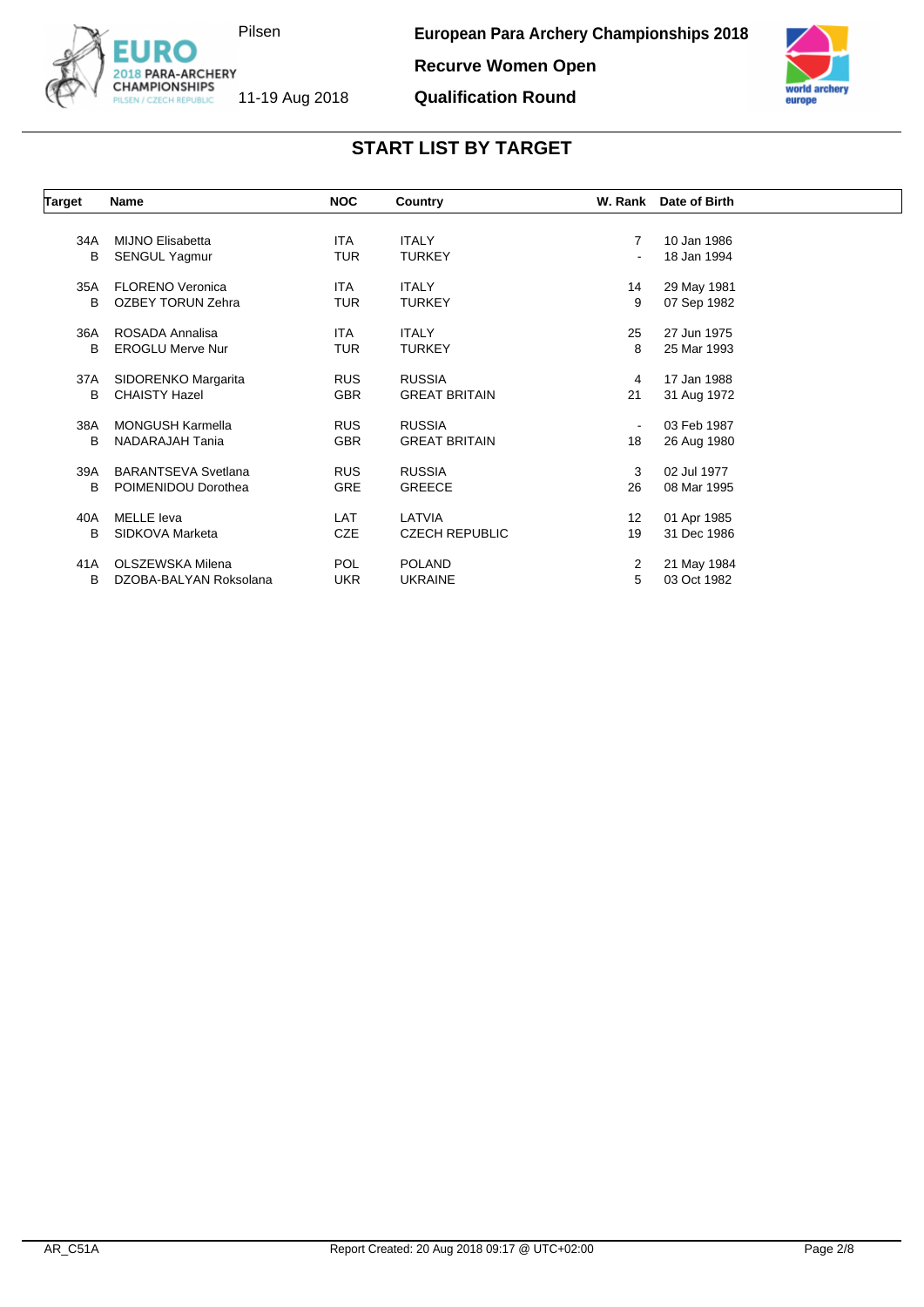

**Compound Men Open**

**Qualification Round**



| <b>Target</b> | Name                                    | <b>NOC</b> | Country               |                      | W. Rank Date of Birth      |  |
|---------------|-----------------------------------------|------------|-----------------------|----------------------|----------------------------|--|
|               |                                         |            |                       |                      |                            |  |
| 3A            | <b>BARTOS Leos</b>                      | <b>CZE</b> | <b>CZECH REPUBLIC</b> | 69                   | 15 Oct 1975                |  |
| В             | SIMONELLI Alberto                       | <b>ITA</b> | <b>ITALY</b>          | $\mathbf{1}$         | 18 Jun 1967                |  |
| 4A            | ZELENKA Jaroslav                        | CZE        | <b>CZECH REPUBLIC</b> | 49                   | 04 Jan 1966                |  |
| B             | CANCELLI Giampaolo                      | <b>ITA</b> | <b>ITALY</b>          | 15                   | 17 Jan 1968                |  |
|               |                                         |            |                       |                      |                            |  |
| 5A            | <b>FRIDRICH Daniel</b>                  | <b>CZE</b> | <b>CZECH REPUBLIC</b> | 81                   | 01 Sep 1983                |  |
| В             | <b>BONACINA Matteo</b>                  | <b>ITA</b> | <b>ITALY</b>          | 18                   | 03 Aug 1984                |  |
| 6A            | <b>PAVLIK Marcel</b>                    | <b>SVK</b> | <b>SLOVAKIA</b>       | $\overline{c}$       | 29 Sep 1975                |  |
| B             | RAICU Bogdan                            | ROU        | <b>ROMANIA</b>        | 101                  | 21 Apr 1971                |  |
| 7A            | <b>KINIK Peter</b>                      | <b>SVK</b> | <b>SLOVAKIA</b>       | 49                   | 21 May 1986                |  |
| В             | FILIP Ghiorghi                          | ROU        | ROMANIA               | 69                   | 01 Mar 1971                |  |
|               |                                         |            |                       |                      |                            |  |
| 8A            | <b>MARECAK Marian</b>                   | <b>SVK</b> | <b>SLOVAKIA</b>       | 7                    | 28 Jun 1972                |  |
| В             | PEGULESCU Augustin                      | ROU        | <b>ROMANIA</b>        |                      | 29 May 1967                |  |
| 9A            | <b>DUDKA Adam</b>                       | POL        | <b>POLAND</b>         | 19                   | 16 Jun 1981                |  |
| В             | <b>KORKMAZ Bulent</b>                   | <b>TUR</b> | <b>TURKEY</b>         | 29                   | 05 Mar 1975                |  |
|               |                                         |            |                       |                      |                            |  |
| 10A           | KORNATOWSKI Krzysztof                   | POL        | <b>POLAND</b>         | 47                   | 08 Dec 1969                |  |
| В             | <b>EREN</b> Taner                       | <b>TUR</b> | <b>TURKEY</b>         | $\blacksquare$       | 28 Nov 1984                |  |
|               |                                         | POL        | <b>POLAND</b>         |                      |                            |  |
| 11A<br>В      | <b>LABUDA Marcin</b><br>AYGAN Erdogan   | TUR        | <b>TURKEY</b>         | $\blacksquare$<br>17 | 01 Apr 1988<br>11 Jan 1979 |  |
|               |                                         |            |                       |                      |                            |  |
| 12A           | PEREIRA Eric                            | <b>FRA</b> | <b>FRANCE</b>         | 12                   | 16 Sep 1960                |  |
| в             | RAMAZANOV Ruslan                        | <b>RUS</b> | <b>RUSSIA</b>         | 69                   | 24 Apr 1990                |  |
| 13A           | <b>LELOU Daniel</b>                     | <b>FRA</b> | <b>FRANCE</b>         | 20                   | 02 Oct 1962                |  |
| в             | KOZLOV Ivan                             | <b>RUS</b> | <b>RUSSIA</b>         | 32                   | 15 Jan 1986                |  |
|               |                                         |            |                       |                      |                            |  |
| 14A           | JOUSSAUME Thierry                       | <b>FRA</b> | <b>FRANCE</b>         | $\sim$               | 16 Dec 1970                |  |
| В             | <b>GATIN Nail</b>                       | <b>RUS</b> | <b>RUSSIA</b>         | 20                   | 09 Apr 1976                |  |
| 15A           | STUBBS John                             | <b>GBR</b> | <b>GREAT BRITAIN</b>  | 11                   | 12 Jul 1965                |  |
| в             | DZIADYK Ivan                            | <b>UKR</b> | <b>UKRAINE</b>        | 42                   | 26 Oct 1986                |  |
|               |                                         |            |                       |                      |                            |  |
| 16A           | <b>MACQUEEN Nathan</b>                  | <b>GBR</b> | <b>GREAT BRITAIN</b>  | 13                   | 24 Jun 1991                |  |
| В             | <b>NAZAR Pavlo</b>                      | <b>UKR</b> | <b>UKRAINE</b>        | 23                   | 20 May 1972                |  |
| 17A           | RODRIGUEZ GONZALEZ Guillermo Javier ESP |            | SPAIN                 | 32                   | 07 Feb 1960                |  |
| В             | <b>CLAESSON Pierre</b>                  | SWE        | SWEDEN                | 24                   | 24 Jan 1969                |  |
|               |                                         |            |                       |                      |                            |  |
| 18A           | <b>IMBODEN Martin</b>                   | SUI        | SWITZERLAND           | 34                   | 12 Dec 1963                |  |
| в             | JOHANNESSEN Morten                      | <b>NOR</b> | <b>NORWAY</b>         | 37                   | 27 May 1980                |  |
| 19A           | <b>FORSBERG Jere</b>                    | <b>FIN</b> | <b>FINLAND</b>        | 4                    | 03 Mar 1994                |  |
| в             | <b>ZIEGLER Friedrich</b>                | <b>AUT</b> | <b>AUSTRIA</b>        | 65                   | 04 Aug 1956                |  |
|               |                                         |            |                       |                      |                            |  |
| 20A           | STANISIC Ivica                          | SRB        | <b>SERBIA</b>         | $\blacksquare$       | 15 Feb 1982                |  |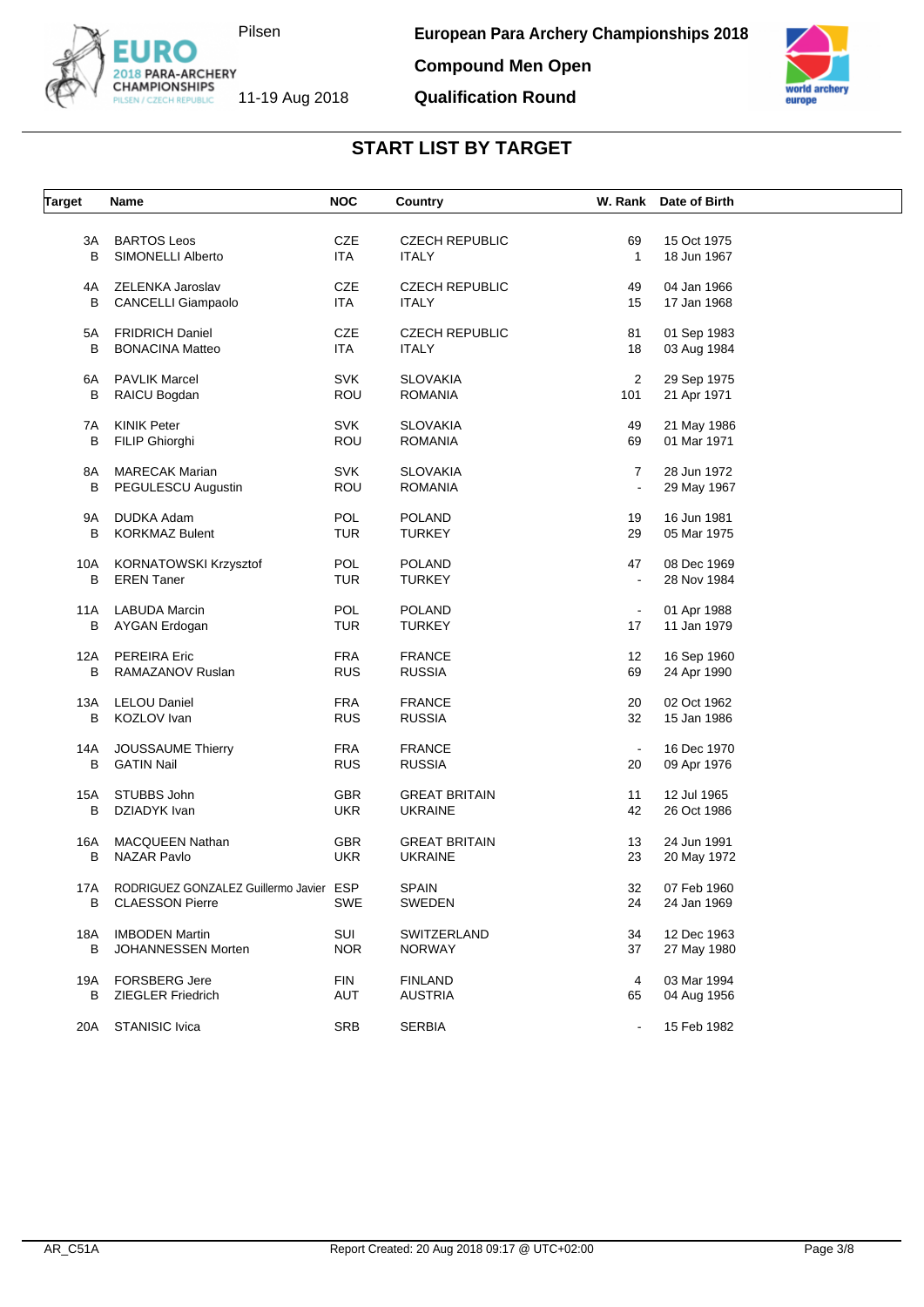

**Compound Women Open**

**Qualification Round**



| <b>Target</b> | <b>Name</b>               | <b>NOC</b> | Country               | W. Rank | Date of Birth |
|---------------|---------------------------|------------|-----------------------|---------|---------------|
|               |                           |            |                       |         |               |
| 1A            | ALEXANDROVA Nonna         | <b>RUS</b> | <b>RUSSIA</b>         | 39      | 17 Mar 1967   |
| B             | <b>PESCI Giulia</b>       | ITA        | <b>ITALY</b>          | 29      | 19 Jan 1987   |
| 2A            | ALEKSEEVA Yulia           | <b>RUS</b> | <b>RUSSIA</b>         | 33      | 17 Nov 1976   |
| B             | <b>SARTI Eleonora</b>     | <b>ITA</b> | <b>ITALY</b>          | 7       | 10 Mar 1986   |
| ЗA            | ARTAKHINOVA Stepanida     | <b>RUS</b> | <b>RUSSIA</b>         | 1       | 13 Sep 1989   |
| B             | VIRGILIO Maria Andrea     | <b>ITA</b> | <b>ITALY</b>          | 12      | 17 Nov 1996   |
| 4A            | <b>STRETTON Jessica</b>   | <b>GBR</b> | <b>GREAT BRITAIN</b>  | 16      | 23 Mar 2000   |
| B             | REPPE Zandra              | SWE        | <b>SWEDEN</b>         | 9       | 23 Dec 1973   |
| 5A            | <b>GRINHAM Jodie</b>      | <b>GBR</b> | <b>GREAT BRITAIN</b>  | 8       | 26 Jul 1993   |
| В             | <b>CIMETTA Chrystelle</b> | <b>BEL</b> | <b>BELGIUM</b>        | 36      | 01 Sep 1985   |
| 6A            | <b>GRANITZA Karina</b>    | <b>GER</b> | <b>GERMANY</b>        | 28      | 16 Sep 1985   |
| В             | MIKHNIEVA Larysa          | <b>UKR</b> | <b>UKRAINE</b>        | 20      | 12 Aug 1959   |
| 7A            | <b>KUNCOVA Lenka</b>      | <b>CZE</b> | <b>CZECH REPUBLIC</b> | 24      | 21 Jul 1971   |
| B             | PASHCHENKOVA Diana        | <b>SVK</b> | <b>SLOVAKIA</b>       | 32      | 14 Jun 1998   |
| 8A            | <b>CHUPIN Julie</b>       | <b>FRA</b> | <b>FRANCE</b>         | 6       | 08 Nov 1983   |
| В             | YORULMAZ Sevgi            | TUR        | <b>TURKEY</b>         |         | 20 Apr 1982   |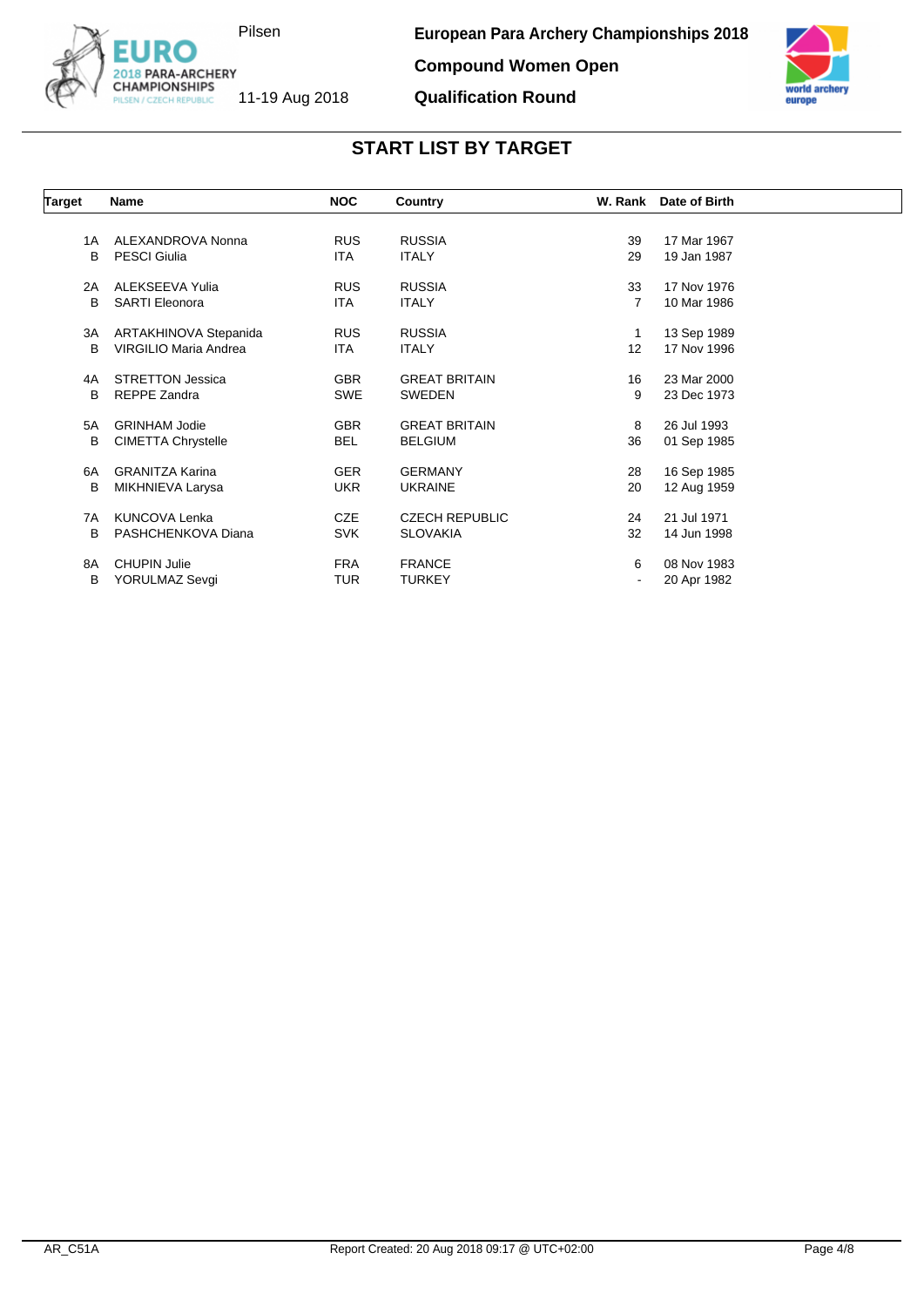



# **START LIST BY TARGET**

**Qualification Round**

| Target | <b>Name</b>                 | <b>NOC</b> | Country               |                | W. Rank Date of Birth |  |
|--------|-----------------------------|------------|-----------------------|----------------|-----------------------|--|
|        |                             |            |                       |                |                       |  |
| 17A    | <b>CASSIANI Daniele</b>     | <b>ITA</b> | <b>ITALY</b>          | 17             | 20 Jul 1986           |  |
| B      | <b>DONSKOI Konstantin</b>   | <b>RUS</b> | <b>RUSSIA</b>         | 10             | 19 Apr 1972           |  |
| 18A    | AZZOLINI Fabio              | <b>ITA</b> | <b>ITALY</b>          | 15             | 13 Mar 1969           |  |
| B      | DOROFEEV Alexander          | <b>RUS</b> | <b>RUSSIA</b>         | 13             | 19 Oct 1983           |  |
| 19A    | <b>DEMETRICO Salvatore</b>  | <b>ITA</b> | <b>ITALY</b>          | 19             | 26 Jun 1983           |  |
| B      | MESHKOV Igor                | <b>RUS</b> | <b>RUSSIA</b>         | 12             | 07 Mar 1983           |  |
| 20A    | <b>YENIER Naci</b>          | <b>TUR</b> | <b>TURKEY</b>         | 11             | 10 Feb 1965           |  |
| B      | <b>DRAHONINSKY David</b>    | <b>CZE</b> | <b>CZECH REPUBLIC</b> | 1              | 18 May 1982           |  |
| 21A    | <b>AYDIN Yigit Caner</b>    | <b>TUR</b> | <b>TURKEY</b>         | 16             | 23 Aug 1992           |  |
| B      | DAVIDEK Karel               | <b>CZE</b> | <b>CZECH REPUBLIC</b> | 6              | 28 Sep 1979           |  |
| 22A    | <b>HEKIMOGLU Bahattin</b>   | <b>TUR</b> | <b>TURKEY</b>         | $\blacksquare$ | 11 Sep 1989           |  |
| B      | <b>HERTER Uwe</b>           | <b>GER</b> | <b>GERMANY</b>        | 3              | 19 Jul 1961           |  |
| 23A    | <b>ANTONIOS Jean Pierre</b> | <b>FIN</b> | <b>FINLAND</b>        | $\overline{2}$ | 30 Jan 1965           |  |
| В      | <b>BEZBOZHNYY Dmitriy</b>   | <b>ISR</b> | <b>ISRAEL</b>         | $\blacksquare$ | 26 Jun 1973           |  |
| 24A    | CAVANAGH John               | <b>GBR</b> | <b>GREAT BRITAIN</b>  | 7              | 21 Jul 1956           |  |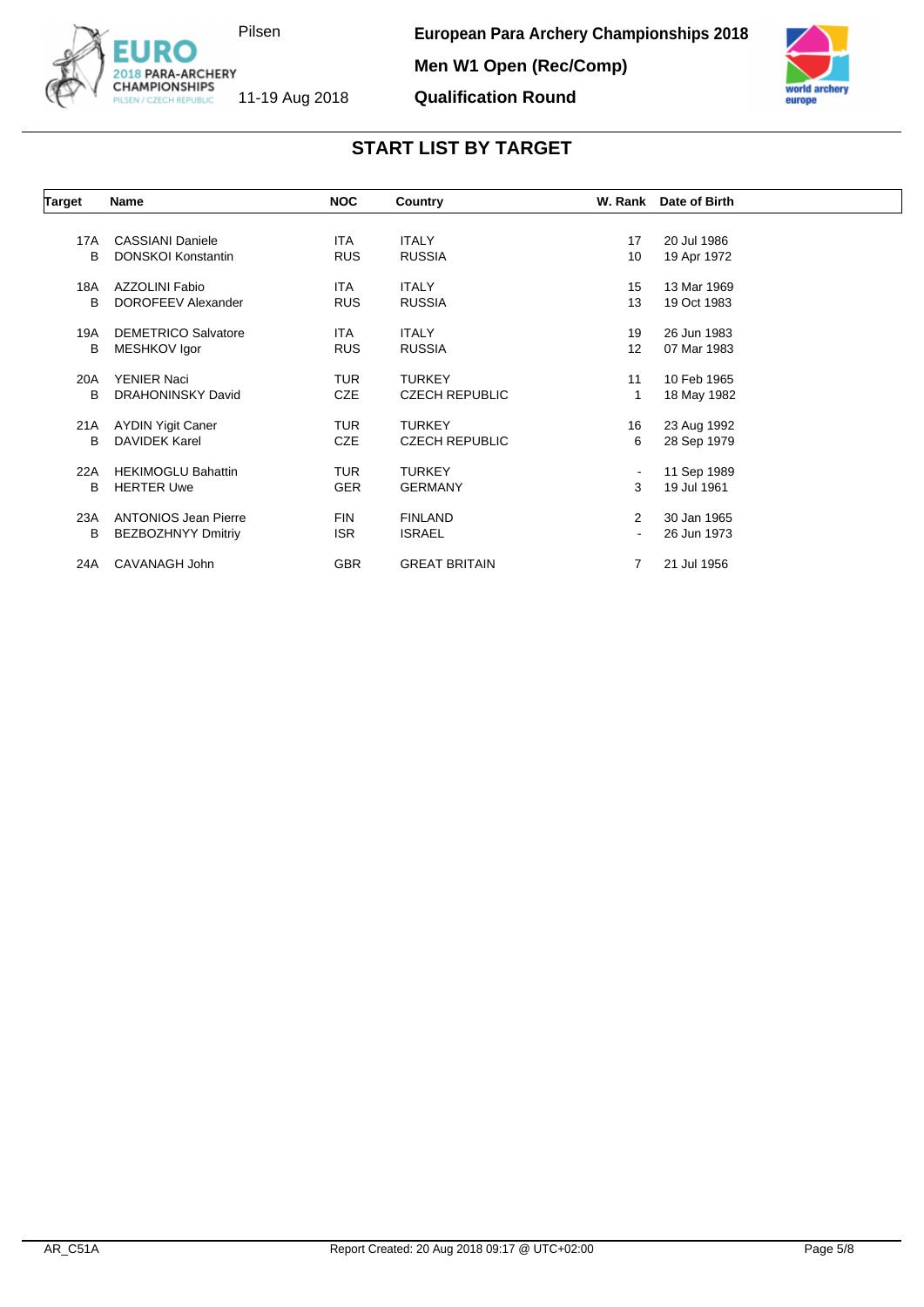

**European Para Archery Championships 2018**

**Women W1 Open (Rec/Comp)**

**Qualification Round**



| <b>Target</b> | Name                   | <b>NOC</b> | Country               | W. Rank | Date of Birth |  |
|---------------|------------------------|------------|-----------------------|---------|---------------|--|
| 11A           | BRANDTLOVA Tereza      | <b>CZE</b> | <b>CZECH REPUBLIC</b> | $\sim$  | 21 Nov 1985   |  |
| B             | <b>RUMARY Victoria</b> | <b>GBR</b> | <b>GREAT BRITAIN</b>  | 3       | 28 Apr 1988   |  |
| 12A           | MUSILOVA Sarka         | <b>CZE</b> | <b>CZECH REPUBLIC</b> | 13      | 06 Jan 1991   |  |
| в             | FRITH Jo               | <b>GBR</b> | <b>GREAT BRITAIN</b>  |         | 16 Jun 1961   |  |
| 13A           | ILINA Anna             | <b>RUS</b> | <b>RUSSIA</b>         |         | 25 Nov 1987   |  |
| B             | PELLIZZARI Asia        | <b>ITA</b> | <b>ITALY</b>          | 8       | 20 Oct 2001   |  |
| 14A           | <b>KRUTOVA Elena</b>   | <b>RUS</b> | <b>RUSSIA</b>         | 5       | 19 May 1980   |  |
| B             | OLIVEROS Liliana       | <b>ESP</b> | <b>SPAIN</b>          | 9       | 27 Mar 1977   |  |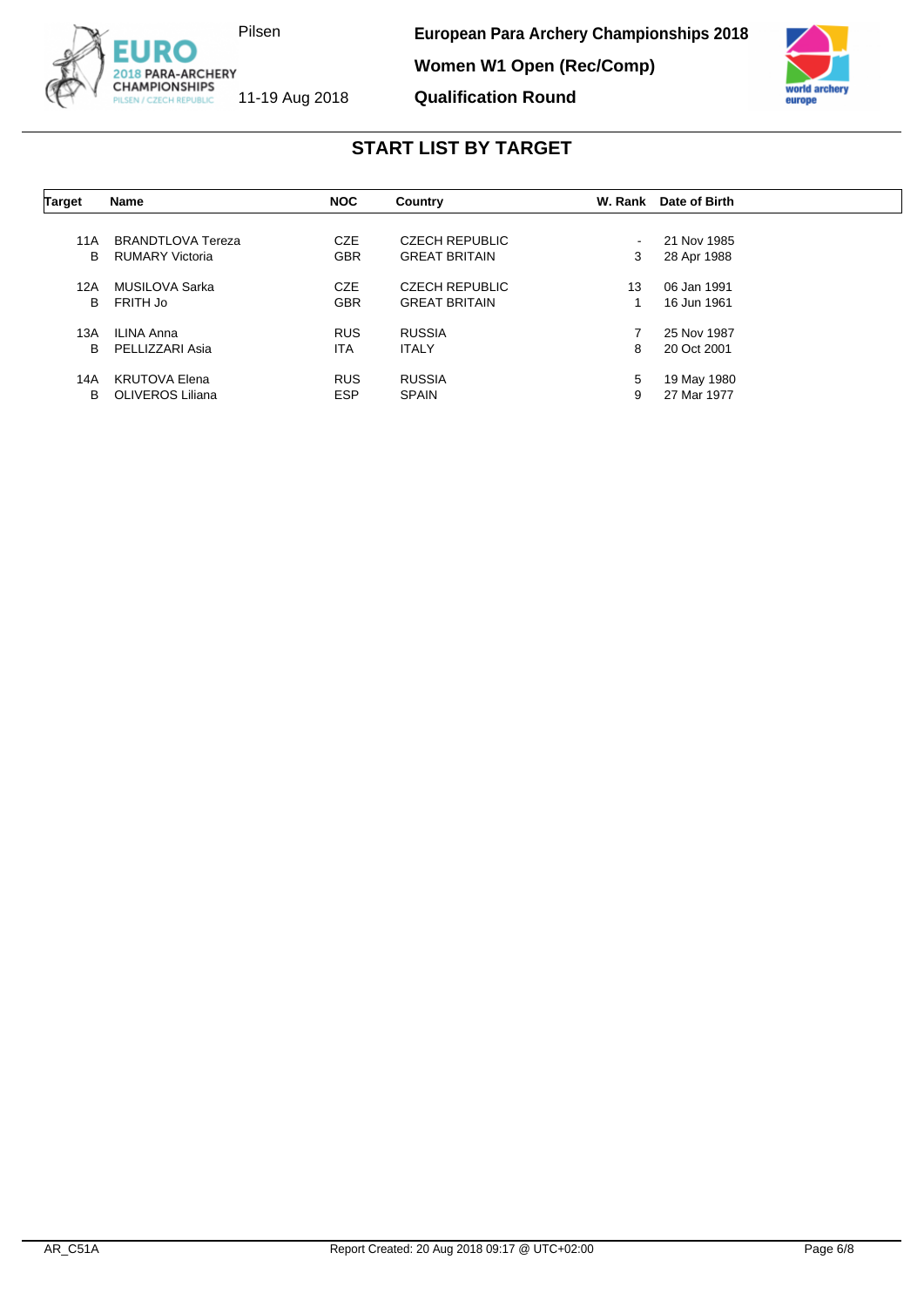



| <b>Target</b> | Name                    | <b>NOC</b> | Country              | W. Rank                  | Date of Birth |
|---------------|-------------------------|------------|----------------------|--------------------------|---------------|
| 28B           | CASELLAS Jordi          | <b>AND</b> | ANDORRA              |                          | 02 Aug 1962   |
| 29A           | PANARIELLO Matteo       | ITA        | <b>ITALY</b>         | $\overline{\phantom{a}}$ | 19 Mar 1988   |
| в             | NICHOLL Richard John    | <b>GBR</b> | <b>GREAT BRITAIN</b> |                          | 13 Sep 1971   |
| 30A           | <b>MISOS Christos</b>   | <b>CYP</b> | <b>CYPRUS</b>        | $\overline{\phantom{a}}$ | 09 May 1978   |
| в             | <b>REES-EVANS Roger</b> | <b>GBR</b> | <b>GREAT BRITAIN</b> | 2                        | 30 May 1952   |